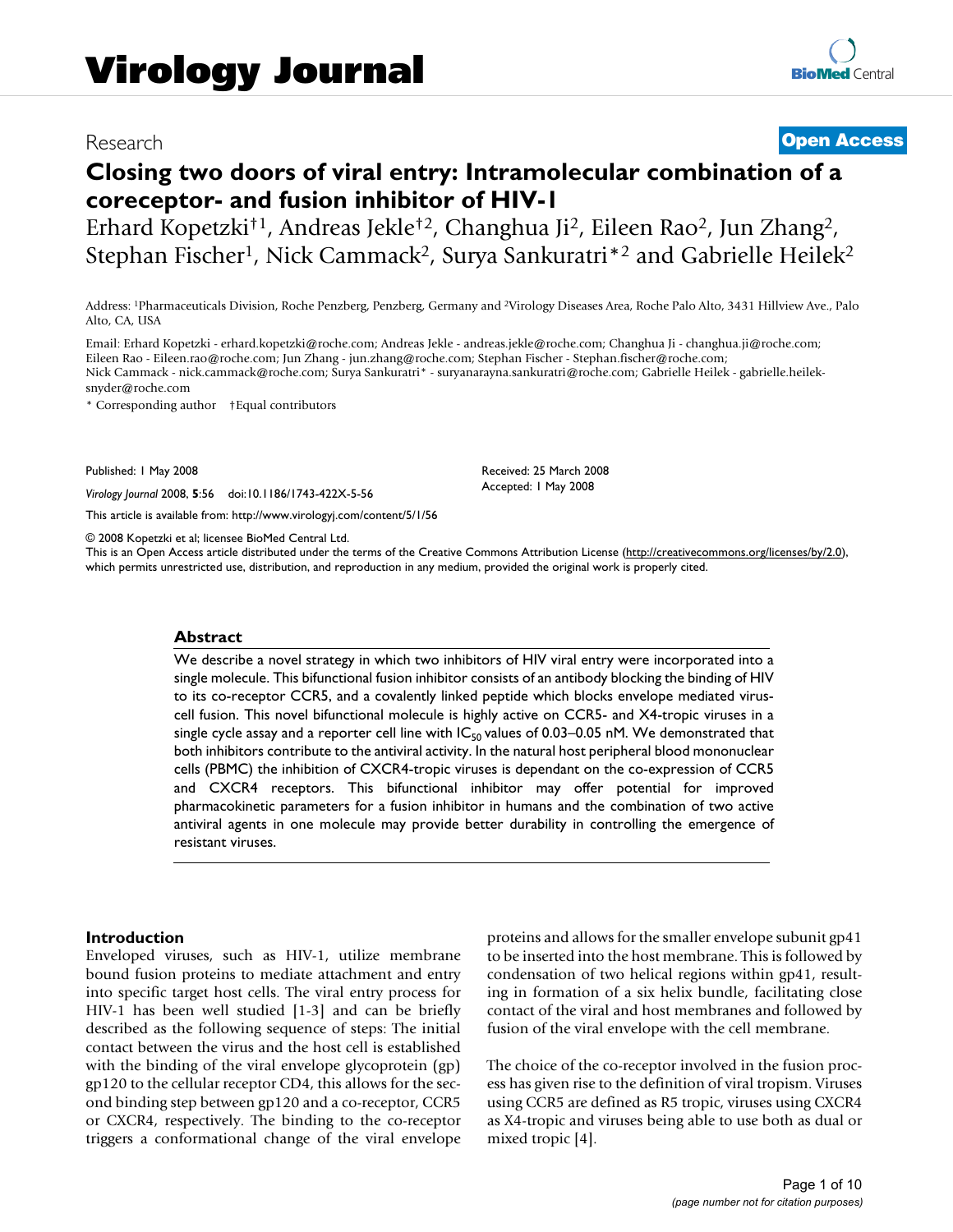It has been well established that R5-tropic viruses are nearly exclusively present during the acute infection with HIV-1 and the asymptomatic phase, whereas X4-tropic viruses emerge in later phases of HIV infection and are associated with a more dramatic CD4 cell decline and progression towards AIDS [5,6].

Naturally occurring anti-CCR5 antibodies have been found in sero-negative partner of HIV-seropositive individuals [7] and in long-term non-progressors [8], suggesting that they may participate both in protection and in the control of HIV infection [9]. In fact this observation, and perhaps not the protection of antibodies in non-progressors led various companies to be interested in developing CCR5 antibodies.

Several companies have reported CCR5 monoclonal antibodies with pre-clinical and/or clinical proof-of-concept studies. Clinical proof of antiviral activity has been demonstrated for PRO-140 developed by Progenics Pharmaceuticals [10,11] and CCR5 mAb004 from Human Genome Sciences [12,13]. The Roche CCR5 antibody and its pre-clinical characterization have been described previously [14].

Due to the multi-step nature of the HIV entry, one can rationalize that combining a coreceptor inhibitor, such as a CCR5 antibody, with a fusion peptide, such as enfuvirtide (ENF), into one molecule might be an advantageous approach to prevent entry of HIV to the host cells at multiple steps. Scientific proof of such a synergistic mechanism has been demonstrated *in vitro* by drug-drug combination studies with CCR5 antibodies and ENF [15,16].

Here we describe a series of experiments using a novel HIV entry inhibitor, consisting of a CCR5 antibody that has been covalently linked to a fusion peptide inhibitor. The approach is aimed primarly to enhance the pharmacokinetic properties of the fusion peptide by covalent linkage to an antibody. In addition, this approach allowed us to explore the potential synergy of inhibition of HIV entry.

# **Results**

# *Antiviral activity of the bifunctional HIV-entry inhibitor*

The short plasma half-life of ENF requires twice daily injections [17], this dosing inconvenience has markedly limited the broader use of ENF. In an attempt to improve the *in vivo* pharmacokinetic properties a prototypic recombinant antibody-FI fusion protein was generated, in which two T-2635 fusion inhibitors were covalently linked to the C-terminal ends of the two heavy chains of a monoclonal antibody against the insulin-like growth factor-I receptor (IGF-IR). IGF-IR is a cell surface protein that is not involved in the HIV entry process. T-2635 is a helixstabilized second generation FI with antiviral activity against virus strains resistant to ENF [18]. The antiviral potency of this construct (IGF-IRmAb-FI) was determined in a single cycle entry assay using virus particles generated by pseudotyping the labstrain NL4-3 (Δenv) with the envelope of the CCR5-tropic virus NL-Bal. Although IGF-IRmAb-FI showed antiviral activity, it was about 160-fold less active than T-2635 on a molar basis. As expected, the parental IGF-IR mAb had no activity up to 100 nM tested (Table 1). Several variants of IGF-IRmAb-FI with altered linkers and/or positions of fusion peptide attachment, heavy or light chain antibody components were also explored and none of them yielded substantial improvement in antiviral activity (data not shown).

We have previously described *in vitro* drug-drug combination studies between a CCR5mAb and ENF resulting in a synergistic antiviral effect against HIV-1 [16]. We hypothesized that a CCR5mAb-FI fusion protein may possess intramolecular synergy due to two components of the entry process involved and thus may potentially be more potent then the constructs containing the IGF-IRmAb. A chimeric human/mouse CCR5mAb that contains the variable regions of the highly potent mouse anti-human CCR5mAb ROAb14 and the human IgG1 scaffold was used to generate the chimeric mAb-FI protein. This bifunctional fusion inhibitor (BFFI) was expressed transiently in human embryonic kidney cells and purified to greater than 95% purity as demonstrated by SDS-PAGE (Fig. 1B) and analytical size-exclusion chromatography (data not shown). SDS-PAGE also verified the correct composition and size of the BFFI (Fig. 1B). BFFI was more potent at inhibiting HIV-1 in the single cycle antiviral assay against the pseudotyped R5 virus NL-Bal than either the fusion inhibitor T-2635 or the CCR5mAb alone. As shown in Table 1, BFFI is approximately 86-fold more potent than T-2635 and 30-fold more potent than CCR5mAb. Similar results were obtained when BFFI was tested against particles pseudotyped with the envelope of the X4 virus NL4-3 (Table 1).

#### **Table 1: Antiviral activities of HIV inhibitors\***

| Ab/fusion inhibitors            | $IC_{50}$ ± SD (nM) |                   |  |
|---------------------------------|---------------------|-------------------|--|
|                                 | $NL-Bal (R5)$       | $NL4-3 (X4)$      |  |
| T-2635                          | $2.6 \pm 0.6$       | $19.1 \pm 7.3$    |  |
| IGF-IRmAb                       | > 100               | >100              |  |
| IGF-IRmAb-FI <sup>**</sup>      | $421 + 148$         | Not tested        |  |
| CCR5mAb                         | $0.9 \pm 0.6$       | >100              |  |
| BFFI (CCR5mAb-FI) <sup>**</sup> | $0.03 \pm 0.02$     | $0.05 \pm 0.0002$ |  |
|                                 |                     |                   |  |

\* Results are from two or more independent experiments. \*\* Two T-2635 fusion inhibitors fused to the C-terminal ends of the heavy chain of an anti-IGF-1R mAb or anti-CCR5mAb through  ${G(Q)_4}_3$ -NN linker.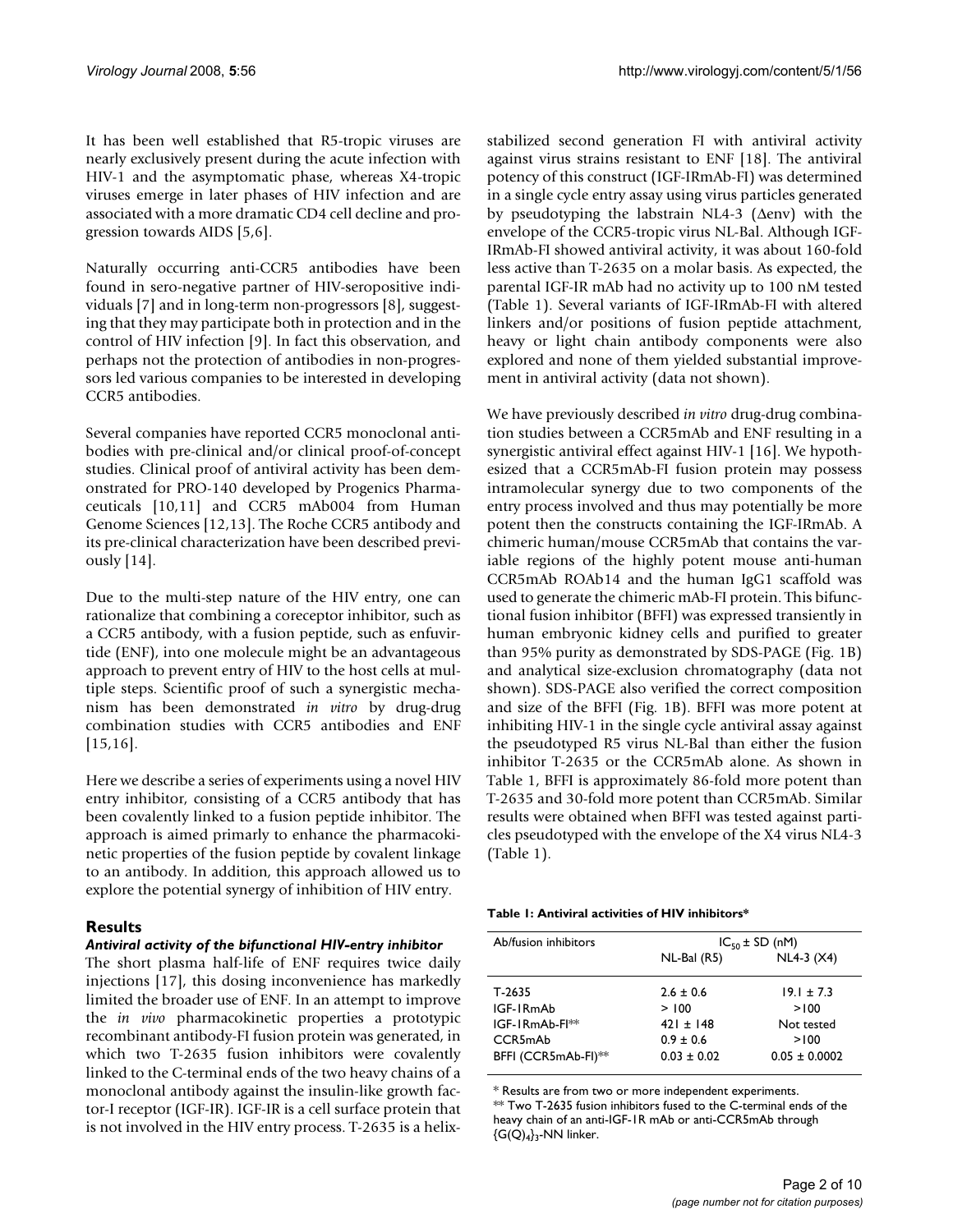

**NN**TTWEAWDRAIAEYAARIEALIRAAQEQQEKNEAALREL



# **Figure 1**

Design and biochemical characterization of BFFI. **A**. Schematic diagram of BFFI. BFFI is composed of the CCR5mAb RO-Ab0630, with two covalently attached T-2635 fusion inhibitors via  $\{G(Q)_4\}$ <sub>3</sub> linkers. The peptide sequences for the linker and T-2635 are shown. **B**. SDS-PAGE of BFFI and CCR5mAb. The lanes contain the following samples: Sample Buffer (lane 2, 5); MW Marker (lane 1); BFFI (lane 3); CCR5mAb (lane 4); reduced BFFI (lane 6); reduced CCR5mAb (lane 7).

# *Mechanism of action of BFFI*

In order to understand the mechanism for the antiviral potency of BFFI and the contribution of the individual inhibitors to viral entry, we performed a series of experiments. To test the possibility of an increased affinity of BFFI to the CCR5 receptor as the source of the increase in antiviral activity, saturation binding experiments were performed. BFFI and CCR5mAb had very similar binding affinity to human CCR5, suggesting that addition of the FI did not alter the binding affinity of the CCR5 antibody component (Fig. 2A). We tested mixing of CCR5mAb and T-2635 at a 1:2 ratio and observed only marginal additive antiviral activity with an approximately 2-fold difference in IC<sub>50</sub> (Fig. 2B). These data suggest that the antiviral potency of BFFI cannot be explained by increased binding to CCR5 or to additive effects between two independent pharmacophores, but may result from intramolecular synergy.

We designed several experiments to further explore if both pharmacophores in BFFI are indeed effective in blocking viral entry. Comparing the antiviral activity of BFFI to IGF-IRmAb-FI, BFFI was 15,000-fold more active than IGF-IRmAb-FI (Table 1). Since the only difference between the two fusion proteins is the variable region of the antibody, CCR5 recognizing versus IGF-1 receptor recognizing, these result suggests that the variable region of the CCR5mAb in BFFI contributes to the antiviral activity.

Considering the contribution of the FI, the antiviral activity of BFFI against X4 virus in the single cycle antiviral assay (Table 1) suggest that the FI T-2635 was active in blocking viral entry as the CCR5 mAb alone has no activity against X4 viruses. To further confirm the antiviral activity of the FI portion, BFFI was tested against T-2635 resistant, replication competent, X4 virus 098-FIres. In viral infectivity assays, 098-FIres showed a 25-fold reduction of susceptibility to T-2635 in comparison with the parent isolate 098 (Fig. 2C). We hypothesized that if the FI portion of BFFI contributed to the overall antiviral potency, the reduced antiviral activity of T-2635 against 098-FIres should be reflected in a similar susceptibility loss against BFFI. Indeed, the 098-FIres susceptibility to BFFI was reduced approximately 32-fold compared to 098 (Fig. 2C). In addition, maximal percent inhibition (MPI) of 098-FIres infection by BFFI was found to be 52% (Fig. 2b), similar to previously described findings when loss of susceptibility to other entry inhibitors has been reported [19,20]. HIV isolates 098 and 098-FI<sup>res</sup> are X4-tropic and, therefore, viral fusion can not be suppressed by the CCR5mAb fragment within BFFI. These results suggest that T-2635 FI of BFFI contributed to the antiviral activity of BFFI.

Studies of the sequential steps of viral envelope fusion with the host cell established that CCR5 inhibitors block HIV entry at an early stage, while HIV FIs work at a later stage [16,21]. In vitro these processes can be studied in synchronized viral infection experiments where viral particles are allowed to absorb to the cell surface but later steps are arrested by low temperature treatment [22]. We were interested to apply this technique to determine time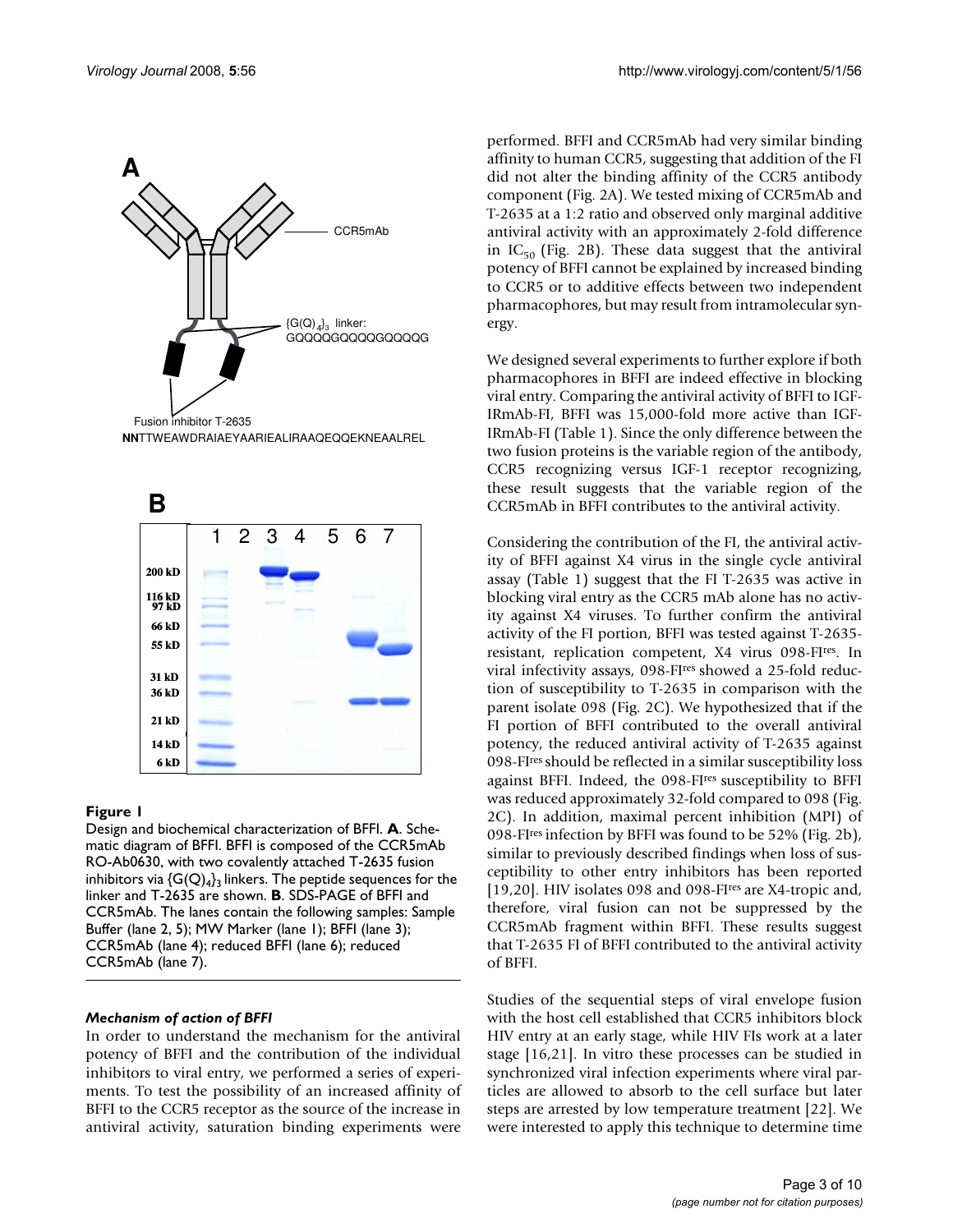

#### **Figure 2**

Mechanism of action for BFFI. **A**. BFFI (■) and CCR5mAb (○) bind to CCR5 with similar affinity as determined by FACS analysis. **B**. Antiviral Potency of BFFI. BFFI ( $\Box$ ) has a higher antiviral potency than a 1:2 mixture of CCR5mAb with T-2635 ( $\blacksquare$ ) or either T-2635 (▲) or CCR5mAb (●) alone. Antiviral potency was determined in a single cycle entry assay using virus particles pseudotyped with the envelope of the CCR5-tropic virus NL-Bal. **C**. Reduced antiviral activity of BFFI against a partially T-2635-resistant virus. The antiviral activity of BFFI (squares) and T-2635 (circles) against wt (filled symbols) and the partially T-2635-resistant virus 098-FIres (open symbols) was determined in an antiviral assay using replication-competent virus. **D**. Synchronized viral infection experiment. Cells were infected at 4°C, washed and warmed to 37°C. T-2635 ( $\bullet$ ), CCR5mAb ( $\Box$ ) or the BFFI (■) were added at indicated time points. **E**. Antiviral activity of BFFI against X4 viruses is dependent on CCR5 expression. Antiviral activity of BFFI against virus particles pseudotyped with the envelope of the X4-tropic virus NL4-3 was determined using MAGI cells expressing CXCR4 (❍) or CXCR4 and CCR5 (●). **F**. Antiviral activity of BFFI against X4 virus particles is dependent on CCR5 binding. Cells were pre-incubated for 45 minutes with the CCR5 antagonist maraviroc (MVC,  $\square$ ), the CCR5mAb ( $\bigcirc$ ) or medium ( $\square$ ), washed and then infected with virus particles pseudotyped with the envelope of the X4-tropic virus NL4-3 in presence of BFFI. **G**. BFFI protects CCR5-expressing CD4(+) T-cells from NL4-3 virus cytopathic effect. PBMC were infected with NL4-3 virus in presence of either T-2636 or BFFI. After 5 days of incubation, depletion of total CD4(+) T-cells, CCR5+ CD4 T-cells and CCR5- CD4 T-cells was measured by flow cytometry and displayed as the ratio of CD4 to CD8 T-cells.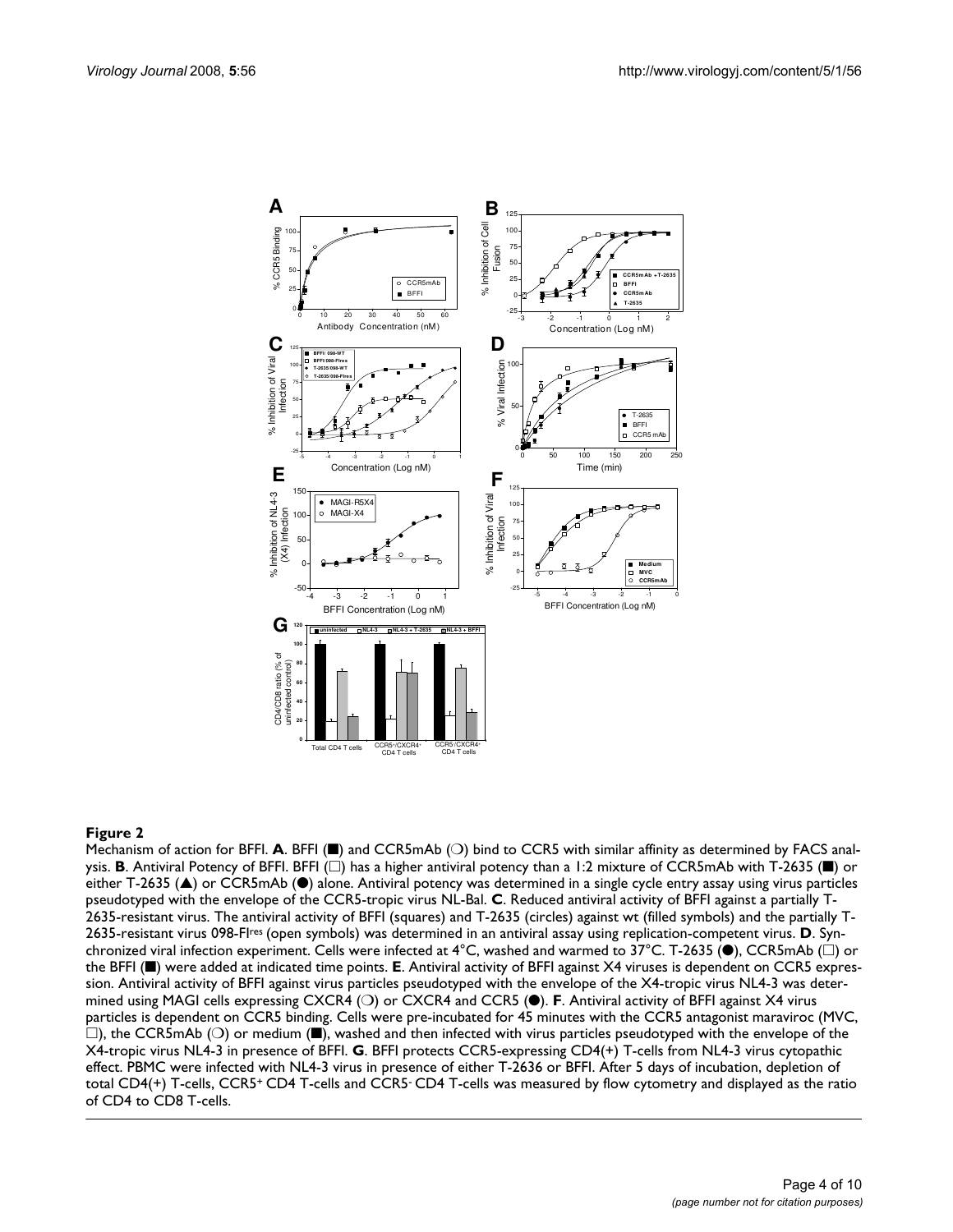*Virology Journal* 2008, 5:56 **http://www.virologyj.com/content/5/1/56** 

to effect for the CCR5 mAb, BFFI and T-2635. To test the timing of HIV entry inhibition, MAGI-R5 cell infection with R5-tropic pseudotyped virus was synchronized by spinoculation at 4°C, which allows binding of virus to the cells, but blocks subsequent steps. Synchronized HIV infection was triggered by adding medium and/or inhibitors and warming to 37°C. This technique allows to determine the latest possible time of action of different classes of entry inhibitors. As expected, CCR5mAb maximally inhibited HIV entry at an early stage  $(t_{1/2} = 18 \text{ min})$  and T-2635 inhibited HIV entry at a late stage  $(t_{1/2} = 48 \text{ min})$ . BFFI inhibited HIV entry at a time point of  $t_{1/2}$  = 40 min (Fig. 2D) which would suggest that the FI components in BFFI are the major contributors for the rate determining inhibition.

### *Antiviral potency of BFFI against X4-tropic viruses is dependent on CCR5 co-expression on target cells*

We showed that BFFI is active against R5- and X4-tropic viruses in a single cycle entry assay, which utilizes a cell line expressing high levels of CCR5, CXCR4 and CD4 receptors. To expand the utility of the BFFI molecule beyond a scientific concept to a more clinically relevant setting, we wanted to confirm these results in the natural target cells for HIV, human peripheral blood mononuclear cells (PBMC). With five replication competent CCR5-tropic viral isolates tested, BFFI showed similar potency to the CCR5mAb and T-2635 (Table 2). There was a trend in the mean value for these 5 viruses for BFFI to show approximately 2 fold improved potency compared to the individual components, but more viral isolates and possibly infection macrophages would need to be tested to confirm these findings.

While BFFI is active against X4-tropic viral particles in the single cycle entry assay, no antiviral activity was detected

Table 2: Antiviral activity IC<sub>50</sub> of BFFI in PBMC assays

| <b>HIV Virus</b>  | Tropism     | <b>BFFI*</b>     | $CCR5mAb*$      | $T-2635*$       |
|-------------------|-------------|------------------|-----------------|-----------------|
| <b>NLBal</b>      | R5          | $0.13 \pm 0.06$  | $0.23 + 0.09$   | $0.58 + 0.40$   |
| <b>IRCSF</b>      | R5          | $0.60 \pm 0.13$  | $1.16 + 0.45$   | $0.29 + 0.10$   |
| YU <sub>2.c</sub> | R5          | $0.07 \pm 0.016$ | $0.24 + 0.09$   | $0.26 + 0.12$   |
| 92US715           | <b>R5</b>   | $0.34 + 0.19$    | $0.96 + 0.39$   | $0.55 + 0.30$   |
| CC1/85            | R5          | $0.67 \pm 0.36$  | $1.12 \pm 0.34$ | $1.41 \pm 0.31$ |
| Mean              | R5          | $0.36 \pm 0.27$  | $0.62 \pm 0.47$ | $0.74 \pm 0.47$ |
| p-value vs. BFFI  |             | 0.0800           | 0.0410          |                 |
| $NL4-3$           | $\times$ 4  | >100             | >100            | $0.70 \pm 0.31$ |
| 89.6              | <b>R5X4</b> | >100             | >100            | $0.91 + 0.12$   |
|                   |             |                  |                 |                 |

\* Results are  $IC_{50}$  ± SD (nM) from 3 or more independent experiments.

The log10 values of the  $IC_{50}$  for all three drugs and R5 virus isolates were compared using a two-way ANOVA model including terms of drug and virus followed by post-hoc comparison using Fisher's LSD test

for the X4-tropic (NL4-3) or dual tropic (89.6) virus up to 100 nM tested, in the PBMC assay (Table 2).

Human PBMC are a mixture of cells with variant expression of cell surface receptors. Only a small subset of CD4(+) T-cells express CCR5, while most CD4(+) T-cells express CXCR4 [23,24]. We hypothesized that the activity of BFFI against X4-tropic viruses is dependent on the coexpression of CCR5 on the target cells. This model would explain why BFFI is active against X4 tropic virus in cell lines with high CCR5 expression, while being inactive in PBMC with their limited CCR5 expression. To test this model, we infected two different MAGI cell lines with virus particles pseudotyped with the X4-tropic NL4-3 envelope. While both MAGI cell lines express CXCR4 and CD4, only the MAGI-R5 cells are engineered to co-express CCR5. Infection with X4-tropic virus particles was inhibited by BFFI only on the MAGI-R5 cells. (Figure 2E). In contrast, the fusion inhibitor T-2635 blocked infection of the X4-tropic virus particles efficiently in both cells lines, independent of the CCR5 co-expression (data not shown). These data support a model in which BFFI can only exert the antiviral effect against X4 viruses on cells coexpressing CCR5, such as JC53BL or MAGI-R5 cells, but not in cells with no CCR5 expression such as MAGI-X4. Based on these observations, we suggest that anchoring of the CCR5mAb to the CCR5 receptor is a pre-requisite for BFFI activity against X4 viruses. In this model, anchoring of BFFI increases the local concentration of the fusion inhibitor on the cell surface in close proximity to its target, the viral envelope protein gp41.

To confirm the anchoring hypothesis, we pre-incubated JC53BL cells (expressing all surface receptors CD4, CCR5 and CXCR4 at high levels) with saturating concentrations of either the CCR5 antagonist maraviroc  $(2 \mu M)$  or the CCR5mAb  $(3 \mu g/ml)$ . Following the 45 min pre-incubation, cells were infected with X4-tropic virus particles in the presence of BFFI. Maraviroc and CCR5mAb both bind to the CCR5 receptor but do not prevent infection by X4 tropic virus particles. Pre-incubation with maraviroc does not significantly alter the susceptibility of BFFI against the X4-tropic virus particles (Figure 2F). We have shown previously that the binding of small molecule antagonists to the transmembrane domains of CCR5 does not interfere with the binding of a CCR5mAb, targeted to the extracellular loops of the receptor [14,16]. In contrast, pre-binding of the CCR5mAb which competes with BFFI for binding to CCR5 receptors, resulted in a 90-fold increase in the  $IC_{50}$  for BFFI compared to pre-incubation with medium only (Figure 2F).

To confirm the anchoring hypotheses in the biologically relevant human PBMC, we infected PBMC with replication competent, X4 tropic virus NL4-3 in presence of BFFI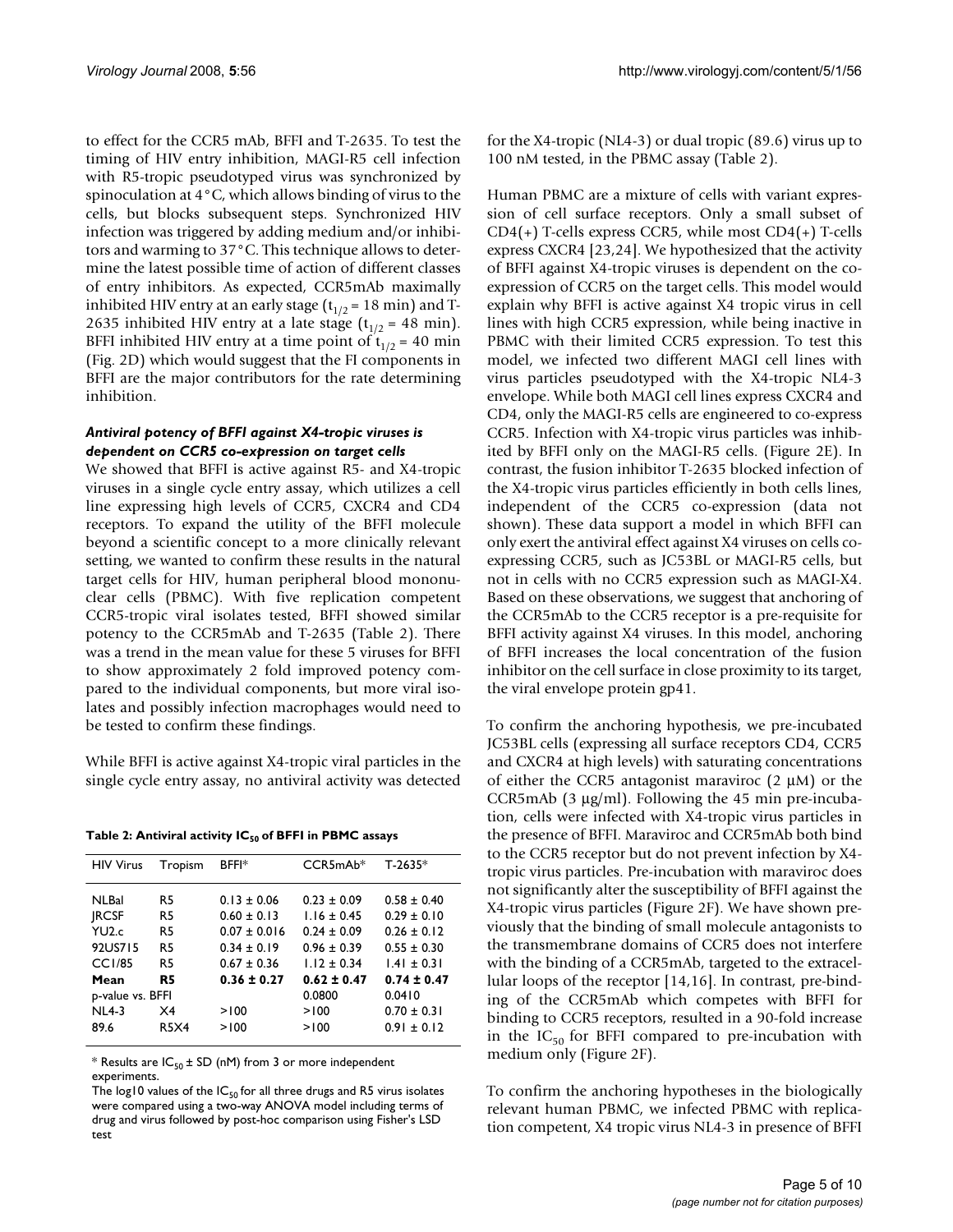or T-2635 and analyzed the viral cytopathic effect on the CCR5(+) and CCR5(-) subset of CD4(+) T-cells. The cytopathic effect was measured as the depletion of  $CD4(+)$  Tcells relative to CD8(+) T-cells, which are not infected or lysed by HIV-1 [25]. Infection with NL4-3 reduced the CD4/CD8 ratio in both the CCR5(+) and CCR5(-) subset of CD4(+) T-cells by approximately 75–80% compared to uninfected control cells. T-2635 protected CD4(+) T-cells from NL4-3-induced depletion, independent of the CCR5 expression. In contrast, BFFI prevented CD4 depletion only in the subset of CCR5-expressing, but not in the CCR5(-) cells (Figure. 2G). Since the majority of CD4(+) T-cells are CCR5(-), the protective effect of BFFI was undetectable in the total un-gated  $CD4(+)$  T-cells. We conclude from this experiment that BFFI would be protective only on the small subset of CCR5-expressing PBMC, where anchoring of the CCR5mAb allows BFFI to be in close proximity to the X4 viral fusion and prevents virus from infection and subsequent depletion of CD4 (+) T-cells.

# **Discussion**

Here we describe the concept of an antiretroviral agent with dual mechanisms of action. The bifunctional fusion inhibitor, BFFI, is an antibody-based entry inhibitor that combines the activity of an anti-CCR5 monoclonal antibody with the activity of a fusion inhibitor in one molecule. It was constructed by expression of a genetic construct coding for the fusion peptide, T-2635, a short peptide linker and an anti-CCR5 antibody RO-mA0630, a mouse/human chimera of the previously described CCR5mAb ROAB14 [14]. The BFFI entity showed potent antiviral activity in the single cycle entry assays, as well as in the biologically relevant PBMC assay for the R5 tropic viruses tested. In a series of experiments we demonstrated that both the CCR5mAb and the fusion inhibitor of BFFI contribute to the antiviral activity. BFFI has an increased antiviral activity compared to IGF-R1mAb-FI, where the two molecules differ only in the variable regions of the antibody, one recognizing IGF-1R and the other the HIV co-receptor CCR5 (Table 1). Several lines of evidence were generated to support the contribution of the fusion peptide to the antiviral potency of BFFI. We demonstrated that the antiviral potency of BFFI against the X4-tropic viral isolate 098-FIres is reduced to the same extend as the susceptibility to T-2635. Analysis of the contribution of the CCR5 mAb and FI components within the sequential steps of viral fusion in synchronized viral infection experiments further demonstrated activity of the fusion peptides, as BFFI showed viral inhibition closer to the fusion peptide component alone with measurable times of 40 and 48 minutes respectively in comparison to the CCR5 mAb alone, which was measured at 18 minutes.

While BFFI is active against X4-tropic viruses in recombinant cells expressing high levels of CCR5, infection of PBMC with X4-tropic viruses could not be prevented. We explored the mechanism of action for BFFI in competition and cell population experiments. In the absence of CCR5 expression on the target cell, the high molecular weight of BFFI results in decreased diffusion and access of the FI portion to the six-helix bundle formation during the fusion process (Figure 3a). Binding of BFFI to the CCR5 receptor however greatly increases the local concentration of available fusion peptide in close proximity to the viral entry process on the cell surface and its ability to block the viral fusion process (Figure 3b). This model for viral inhibition is supported in competition experiments where pre-incubation with CCR5mAb resulted in a substantial drop in the ability of BFFI to block X4-tropic viral cell entry (Figure 3d).

Lack of antiviral efficacy against replication competent X4 or dual tropic virus in PBMC can be explained by the distribution of CCR5 and CXCR4 receptors on various subpopulations of human PBMC. Expression of CCR5 on the CD4(+) T-cell population of PBMC is limited to a small subset of cells, whereas CXCR4 is expressed on most of the CD4(+) T-cells [23,24]. Therefore, BFFI can inhibit depletion by X4-tropic viruses only on the small subset of CCR5- and CXCR4-expressing CD4(+) T-cells, but is ineffective on the majority of CCR5-negative CD4(+) T-cells. As an extension of our approach to generate a bifunctional fusion inhibitor entity, block of all HIV-1 viruses in a tropism-independent manner should be the goal in the next generation BFFIs.

HAART (highly active antiretroviral therapy) is the current standard of care for HIV-infected patients. Common challenges with HAART are pill burden, durability, adverse drug-drug interactions, and toxicities. The concept of a bifunctional HIV entry inhibitor, as described here, is the prototype of an antiretroviral agent that has the potential to address several of these limitations. Could the increased potency, observed with the synergistic activity of two pharmacophores in one molecule, lead to prolonged durability? In addition, the incorporation of two inhibitors into one molecule with exquisite potency and the naturally occurring antibody framework may have potential for low and infrequent dosing regimens and fewer drugdrug interactions. In viral selection experiments, viruses resistant to 2nd generation fusion inhibitors such as T-2635 could not yet be isolated *in vitro* [18]. Similarly, a viral isolate resistant to the CCR5 monoclonal antibody Pro-140 could only be isolated after prolonged *in-vitro* passaging and showed only modest loss in susceptibility to Pro-140 [26]. Combining the activity of T-2635 and a CCR5mAb in one molecule could further increase the genetic hurdle for developing resistance to the combined agent. Viruses resistant to the fusion inhibitor part of the BFFI may still be susceptible to the CCR5mAb activity,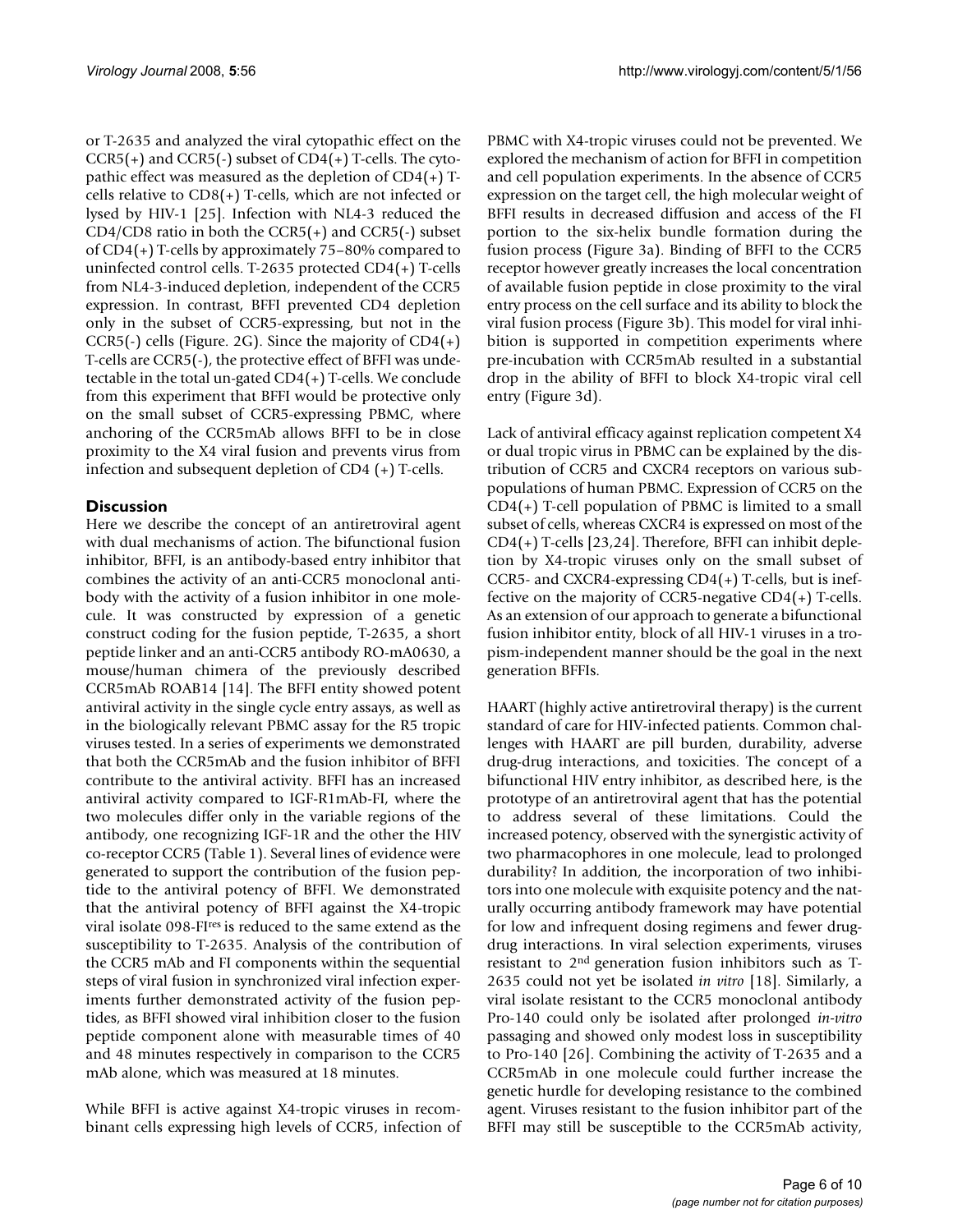

# **Figure 3**

Proposed model of the mechanism of action of BFFI. The fusion process of an R5 virus with the host cell is depicted in Figure **A**. HIV entry begins with an initial contact of between the viral envelope protein gp120 and the cell surface receptor CD4, followed by gp120 binding to the co-receptor CCR5. This leads to conformational changes in gp120 and the insertion of HIV gp41 N-terminal fusion peptides into the cell membrane. The C-helical heptad repeats (C-HR) and N-helical heptad repeats (N-HR) form a six helix bundle bringing viral envelope and cell membrane in close proximity and resulting in fusion. **B**. During an R5 HIV infection in the presence of BFFI, binding of BFFI to CCR5 markedly enhances the cell surface concentration of FI and possibility of interference with HIV gp41. **C**. During an X4 HIV infection in cells that express both CCR5 and CXCR4 in the presence of BFFI, the same result is obtained. If the X4 virus is able to enter the fusion stage by binding to nearby CD4 and CXCR4, the FIs within BFFI can effectively inhibit the six-helix bundle formation. **D**. If cells are pre-coated with CCR5mAb, BFFI is no longer able to bind to CCR5 and will not be effective at blocking the X4 HIV fusion.

and *vice versa*. Co-evolution of both resistance pathways may have fitness implications for the viral envelope and replication cycle.

In conclusion, BFFI is a prototype for a novel type of antiretroviral agents with a dual mode of action. Expanding this concept to X4- and dual-tropic viruses while maintaining the antiviral potency will be explored further.

# **Materials and methods**

# *Reagents, viruses and cell lines*

JC53BL (TZM-bl) cells were obtained from the NIH AIDS Research and Reference Reagent program. Human embryonic kidney cells 293-T and HEK293-EBNA cells were obtained from ATCC, Manassas, VA. Human PBMC were obtained from AllCells (Emeryville, CA), stimulated for one day in PBMC media (RPMI-1640 media containing 10% fetal bovine serum (FBS), 1% penicillin/streptomycin, 2 mM L-glutamine, 1 mM sodium-pyruvate, 0.1 mM MEM non-essential amino acids) supplemented with 2 μg/mL phytohemagglutinin (all Invitrogen) and maintained in PBMC media containing 5 units/mL human IL-2 (Roche Applied Science, Indianapolis, IN).

NL4-3 and 92US715 were obtained from the NIH AIDS Research and Reference Reagent program. YU2.c was obtained from Dr. G. Shaw, University of Birmingham, Alabama. JRCSF was obtained from Dr I. Chen, University of California, Los Angeles. NL-Bal was obtained from Roche Welwyn, UK. Viruses 89.6 was purchased from ABI, Colombia, MD. CC1/85 was a gift from Dr. C. Stoddart (The J. David Gladstone Institutes, San Francisco, CA).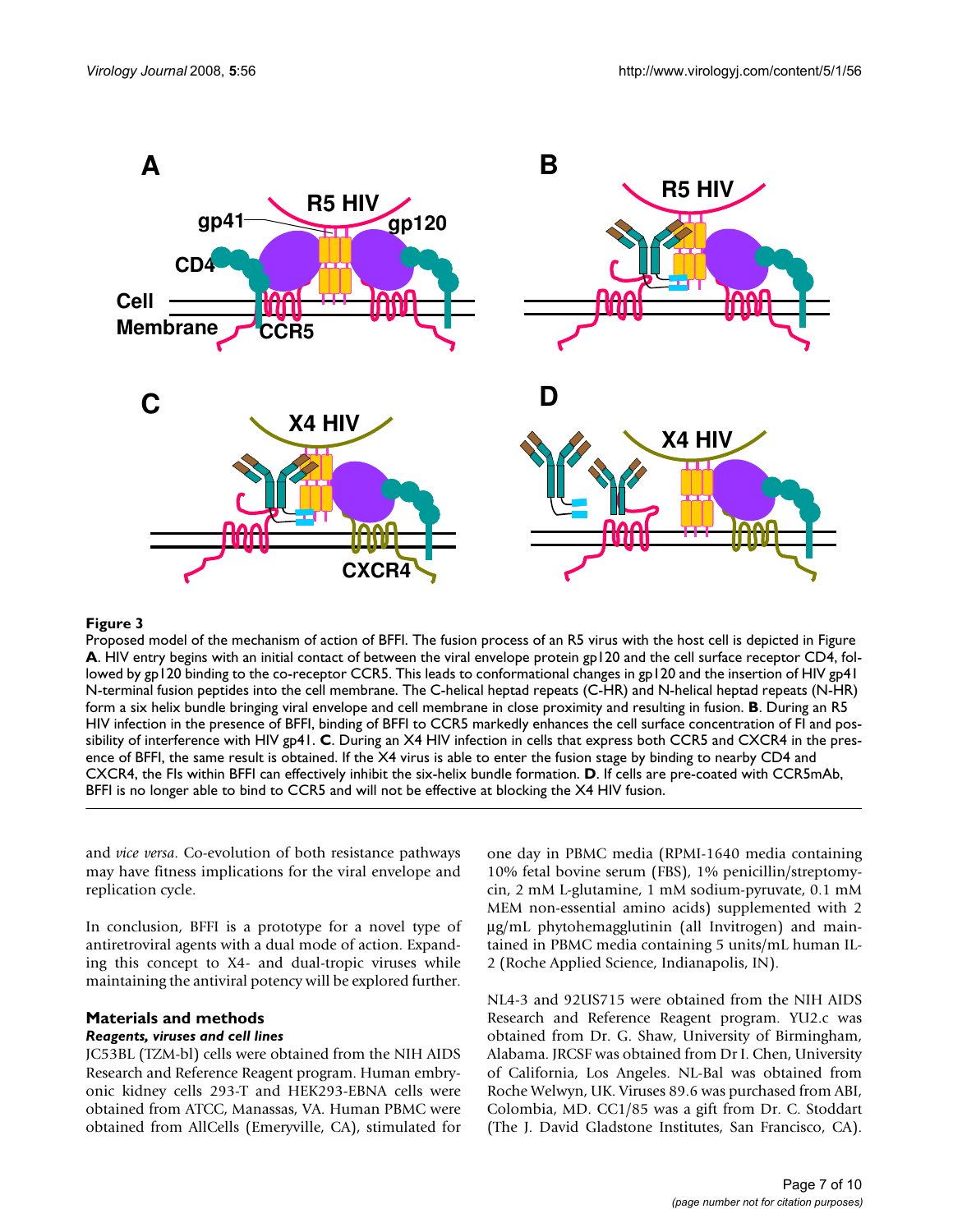W969-2, W969-5 and W969-7 were a gift from Dr. D. Richman, University of California, San Diego. Viruses 098 and 098-FIres (previously known as 098–1144) were gifts from Dr. M. Greenberg (Trimeris, Morrisville, NC).

The N-terminally acetylated and C-terminally amidated T-2635 peptide was a gift from Dr. M. Greenberg (Trimeris, Morrisville, NC). It was synthesized as described in [18].

# *Expression plasmids*

Antibody light and heavy chain genes were expressed from 2 separate plasmids. Expression of all antibody and antibody-FI light and heavy chains is controlled by a shortened intron A-deleted immediate early enhancer and promoter from the human cytomegalovirus (HCMV). Coding sequences are followed by the native human immunoglobulin κ-polyadenylation signal sequence (light chain) or the native human γ1-immunoglobulin polyadenylation signal sequence (heavy chain). The structural gene of the IGF-1RmAb light chain is assembled by fusing the cloned human IGF-1RmAb variable light chain cDNA including the native light chain signal sequence with the human κ-light gene constant region. The structural gene of the human IGF-1RmAb heavy chain is assembled by fusing the cloned human IGF-1RmAb variable heavy chain cDNA with a DNA segment coding for a murine immunoglobulin heavy chain signal sequence including a signal sequence intron (L1, intron, L2) and at the 3'-end with a DNA segment containing a splice donor site and a unique NotI restriction site. The NotI restriction site enables the joining to the genomic human  $\gamma$ 1-heavy gene constant region including the mouse Ig μ-enhancer and a slightly modified  $CH_3$ -IgG<sub>1</sub> polyadenylation (pA) joining region: A unique HindIII and NheI restriction site was created to allow the insertion of peptide linker and peptide fusion inhibitor encoding DNA-fragments in frame to the heavy chain. The peptide linker sequence and the N-terminally extended T-2635 peptide sequence (NN- ) are shown in Fig. 1A. The structural gene of the chimeric mouse/human CCR5mAb light and heavy chains are assembled in similar ways.

# *Transient expression and purification of proteins*

IGF-IRmAb, IGF-IRmAb-FI, CCR5mAb and CCR5mAb-FI were expressed by transient transfection of HEK293-EBNA cells. The CCR5mAb was also expressed by a stably transfected mouse myeloma cell line NSO. Cells were co-transfected with plasmids encoding the light chain and heavy chain, respectively at ratios from 1:2 to 2:1. MAb and mAb-FI-containing cell culture supernatants were harvested at day 4 to 11 after transfection.

MAbs and mAb-FIs were captured by affinity chromatography from clarified culture supernatants using Protein A-Sepharose™ CL-4B (GE Healthcare) equilibrated with PBS

buffer. Unbound proteins were washed out with PBS equilibration buffer and 0.1 M citrate buffer, pH 5.5. Then, the mAbs and mAb-FIs were eluted with 0.1 M citrate buffer, pH 3.0, and the protein containing fractions were immediately neutralized with 1 M Tris-Base. Size exclusion chromatography (SEC) on Superdex 200™ (GE Healthcare) was used as a second purification step. The eluted mAbs and mAb-FIs were concentrated and stored at  $-80^{\circ}$ C.

# *Analytic characterization of proteins*

The protein concentration of mAb and mAb-FI samples was determined by measuring the optical density (OD) at 280 nm, using the molar extinction coefficient calculated on the basis of the amino acid sequence. The purity and the proper tetramer formation of mAbs and mAb-FIs were analyzed by SDS-PAGE in the presence and absence of a reducing agent (5 mM 1,4-dithiotreitol) and staining with Coomassie brilliant blue. The aggregate content of mAb and mAb-FI samples was analyzed by high-performance SEC using a TSK3000SWxl analytical size-exclusion column (TosoHaas, Stuttgart, Germany). The integrity of the amino acid backbone of reduced mAb and mAb-FI light and heavy chains were verified by NanoElectrospray Q-TOF mass spectrometry after removal of N-glycans by enzymatic treatment with Peptide-N-Glycosidase F (Roche Molecular Biochemicals).

# *Stable Expression of human CCR5 in U373-MAGI-CXCR4CEM Cells*

FuGene6 (Roche Applied Science) transfection reagent was used to transfect pCDNA3.1\_hCCR5 [14] into U373- MAGI-CXCR4CEM cells (Cat.# 3956, NIH AIDS Research & Reference Reagent Program, Germantown, MD 20874) following manufacturer's instructions. Forty-eight hours after transfection, Zeocin (Invitrogen, Carlsbad, CA) was introduced into the medium to the final concentration of 400 μg/mL to select for CCR5-expressing cells. Cells expressing CCR5 at high and low expression level were enriched by several rounds of FACS sorting.

# *Single cycle entry assay*

To generate pseudotyped viral particles for infection of the reporter cell line JC53BL, 293T cells were co-transfected with pNL4-3Δenv (pNL4-3 with a deletion of the envelope gene) and the expression vector pCDNA3.1 (Invitrogen) encoding either the envelope gene of NLBal or NL4- 3. To generate virus particles for the infection of MAGI cells, 293T cells were co-transfected with pNL4-3Δenv-luc (pNL4-3Δenv with a luciferase gene cloned into the nef open reading frame) and the envelope-expression plasmid. Cell culture supernatants containing pseudotyped viral particles were harvested, filtered, stored at -80°C and titered on JC53BL or MAGI cells, respectively. To test for antiviral potency, compounds were diluted in quadrupli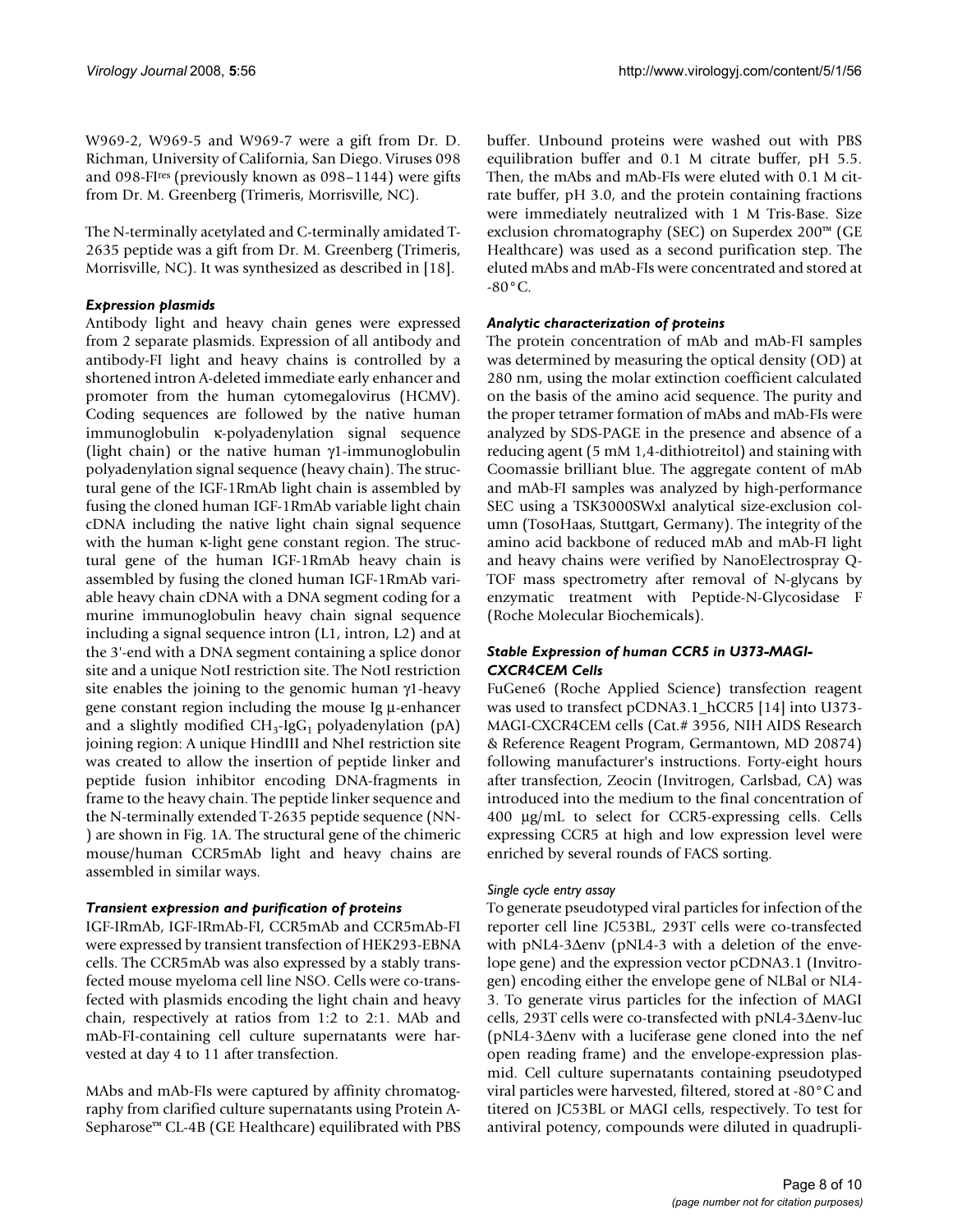cates in white 96-well-plates (Greiner Bio-one, Frickenhausen, Germany). The equivalent of  $1 \times 10^5$  relative light units of virus particles were used to infect 25.000 JC53BL or MAGI cells/well in a total volume of 200 μl. After incubation for 3 days, 50 μl Steady-Glo® luciferase reagent (Promega, Madison, WI) were added, incubated for 5 min and the plates were read using a Luminoskan (Thermo Electron Corporation, Waltham. MA). The  $IC_{50}$  was determined using the sigmoidal dose-response model with one binding site in Microsoft XLfit.

### *Antiviral Assay*

Antiviral potencies for Tab. 2 and Fig. 2c were generated by infecting 25.000 JC53BL cells with replication-competent virus as described for the single cycle entry assay. Viruses were amplified using PBMC. Viral replication was monitored by infecting JC53BL cells and subsequent luciferase read-out. Cell culture supernatants containing pseudotyped viral particles were harvested, filtered and stored at -80°C. To test for antiviral potency, compounds were diluted in quadruplicates in white 96-well-plates (Greiner Bio-one, Frickenhausen, Germany). The equivalent of  $1 \times 10^5$  relative light units of virus particles were used to infect 25.000 JC53BL cells/well in a total volume of 200 μl. After incubation for 3 days, 50 μl Steady-Glo® luciferase reagent (Promega, Madison, WI) were added, incubated for 5 min and the plates were read using a Luminoskan (Thermo Electron Corporation, Waltham. MA). The  $IC_{50}$  was determined using the sigmoidal doseresponse model with one binding site in Microsoft XLfit.

# *Time of addition experiments*

For the time course infection study, MAGI-R5 cells (6 × 104/well) were seeded in 24-well plates overnight. HIV-1 pseudotyped viruses were chilled at 4°C for 20 min and added into pre-chilled MAGI-R5 cells. Spinoculation was performed by spinning at 2000 rpm at 4°C for 1 h. The cells were washed once with cold PBS and then followed by 450 μl of medium at 37°C. At various time points, CCR5 inhibitors at  $IC_{90}$  –  $IC_{95}$  concentrations were added to the cells, in 50 μl of medium containing 0.5% FBS. Luciferase activity was measured 48 h post-infection and % virus entry for each time point was calculated as (RLU with inhibitor)/(RLU without inhibitor)  $\times$  100.

# *PBMC assay*

Human PBMC were isolated from buffy-coats (obtained from the Stanford Blood Center) by a Ficoll-Paque centrifugation. PBMC were treated with 2\_μg/ml Phytohemagglutinin (Invitrogen, Carlsbad, CA) for 24 h at 37°C, then with 5 Units/ml human IL-2 (Roche Applied Sciences, Indianapolis, IN) for a minimum of 48 h prior to the assay. In a 96 well round bottom plate,  $1 \times 10^5$  PBMC were infected with 800 pg p24 of the indicated HIV-1 strain in the presence of serially diluted inhibitor. Plates were incubated for 6 days at 37°C. Virus production was measured at the end of infection by using p24ELISA (PerkinElmer) according to the manufacturer's instruction.  $IC_{50}$  was determined using the sigmoidal dose-response model with one binding site in Microsoft XLfit.

# *Determination of receptor surface expression by flow cytometry*

The CD4, CCR5 and CXCR4 receptor expressions were assessed on MAGI-huCCR5-high, MAGI-huCCR5-low, JC53-BL cell lines and normal human PBMC. Antibodies bound per cell (ABC) were analyzed with flow cytometry using Becton Dickinson QuantiBRITE PE beads (Cat# 340495, BD, San Jose, CA) following manufacturer's instructions. Antibody-PE conjugates (1:1) specific to CD4, CCR5 and CXCR4 were custom ordered from BD Pharmingen (BD, La Jolla, CA). Molecules per particle were calculated using the QuantiBRITE beads as standards according to manufactures instructions.

# *CD4+ cell depletion*

In round-bottom 96 well plates,  $1.5 \times 10^5$  PBMC were infected with 50 TCID $_{50}$  units of the NL4-3 virus in presence of 5 ug/mL BFFI or 5 ug/mL T-2635 and incubated for five days at 37°C. At day 5 post-infection, cells from three wells of each condition were washed once with 200 μl FACS-buffer (phosphate-buffered saline (Invitrogen) supplemented with 2% FBS) and stained with the anti-CD3 monoclonal antibody SK7, fluorescein isothiocyanate (FITC) conjugated and with the anti-CD8 monoclonal antibody SK1, peridimin chlorophyll protein (PerCP) conjugated for 30 minutes are room temperature. To stain for CCR5 pre-bound by BFFI, the CCR5mAb ROAb13 [14] that recognizes the N-terminus of the CCR5 was used. ROAb13 was allophycocyanin (APC) labeled using the Alexa Zenon labeling kit (Invitrogen-Molecular Probes). After antibody staining, cells were washed twice with PBS, fixed in 1% paraformaldehyde and subjected to flow cytometry analysis using a BD FACScalibur (BD Biosciences, San Jose, CA). A total of 100,000 lymphocytes positive for CD3 surface marker were acquired per sample and the data were analyzed with Cellquest software (Becton Dickinson). CD4 T-cell depletion was assessed by measuring the ratio of CD4 to CD8 T cells. This value was normalized to the CD4/CD8 ratio of control (uninfected) samples.

# **Abbreviations**

BFFI: bifunctional entry inhibitor; HIV-1: human immunodeficiency virus type 1; HAART: highly active antiretroviral therapy; FI: fusion inhibitor

# **Acknowledgements**

We thank Josh Wang (University of Columbia, Vancouver, Canada) and Axel Mann (University of Regensburg, Germany) for technical assistance.